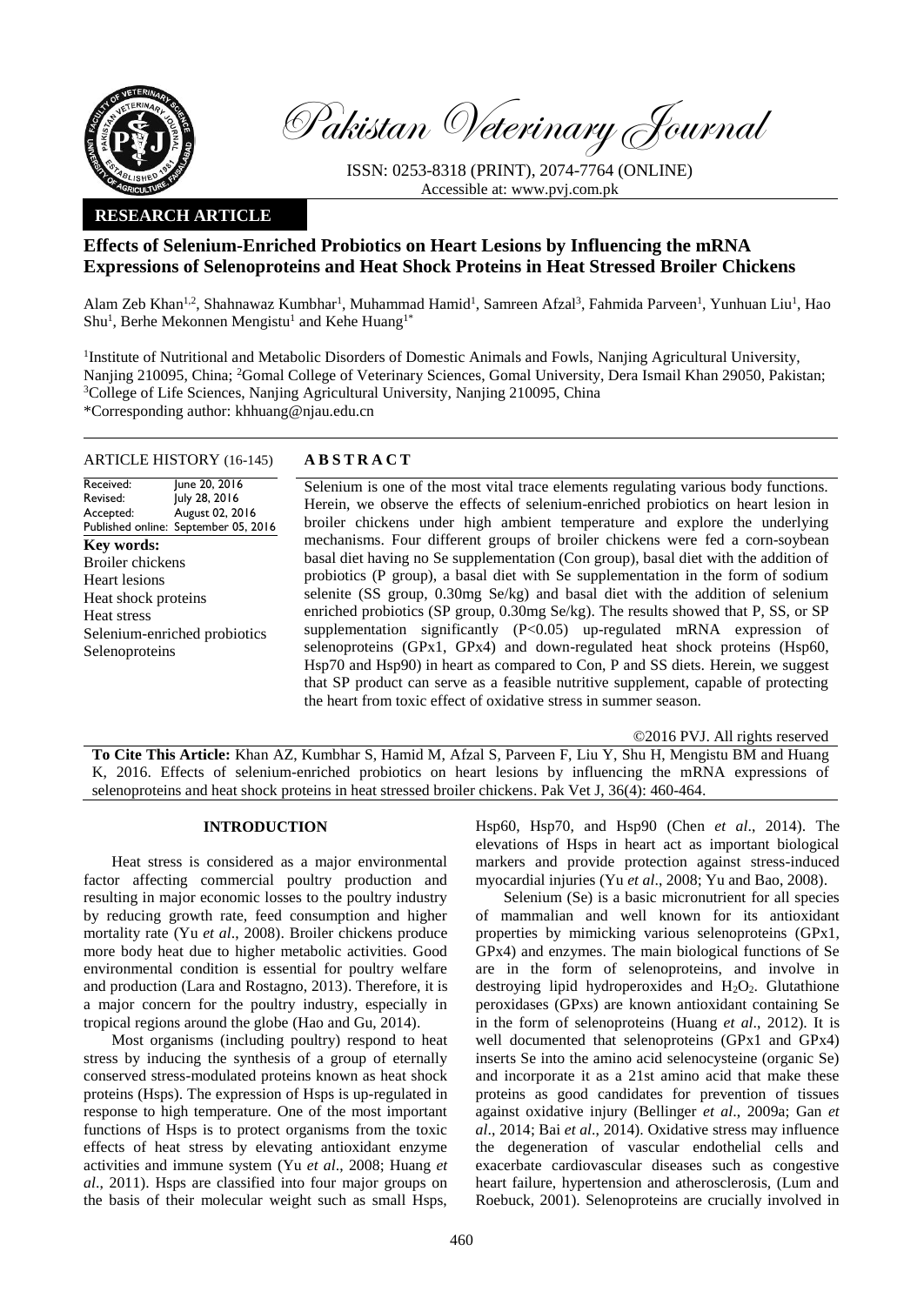the cellular antioxidant defense system, thus using selenium for prevention of cardiovascular diseases (de Haan *et al*., 2006; Zhang *et al*., 2013).

Our group has developed several new products that can combat heat stress (Gan *et al*., 2013). Likewise, Seenriched probiotics (SP) were prepared by aerobic fermentation of the two probiotics strains *Saccharomyces cerevisiae* and *Lactobacillus acidophilus* with the addition of sodium selenite (SS, inorganic Se) under appropriate conditions. The bacterial strains of both products have good ability to bind, uptake and biotransform inorganic Se (SS, sodium selenite) to organic Se (Se-methionine and Se-cystine) (Gan *et al*., 2013 and 2014; Liu *et al*., 2014). As reported previously, that SP supplementation can attenuate heat stress by scavenging free radicals in pigs through its strong antioxidant capacity as compared to other diets at high ambient temperature (Gan *et al*., 2013). It can also influence the expression of Hsps (e.g. Hsp27 and Hsp70) in liver, kidney and spleen of pigs under heat stress conditions (Gan *et al*., 2013). The SP may protect the liver from inflammation and fibrosis by ameliorating the negative effects of stress due to oxidation in rats (Liu *et al*., 2014; Nido *et al*., 2015). SP can also enhance the egg quality in layers (Pan *et al*., 2011). The toxic influence of heat stress on the health and production of broilers may be reducing by the oral supplementation of antioxidant preparations (e.g. Selenium-enriched probiotics). Till date, no reports are available on SP in relation to histopathalogical changes, mRNA expression levels of selenoproteins (GPx1 and GPx4) and heat shock proteins (Hsp60, Hsp70 and Hsp90) in heart of broiler chickens under heat stressed condition. Therefore, we investigated the effect of SP on the said parameters in broiler chickens reared under high ambient temperature in summer.

### **MATERIALS AND METHODS**

**Selenium-enriched probiotics, sodium selenite and probiotics:** Both products **(**SP and P) were prepared in Institute of Nutritional and Metabolic Disorders of Domestic Animals and Fowls, Nanjing Agricultural University (China), in fermented forms. Each product contains two types of probiotic strains i.e. *L. acidophilus and S. cerevisiae*. The SP product was prepared by aerobic fermentation with the addition of sodium selenite (SS) under appropriate conditions. The total Se content in SP product was 10.0 mg/L, were determined by the AF-610A atomic fluorescence spectrometer (Ran *et al*., 2010). In this study sodium selenite (SS) used as a stock solution, having (100 mg/L) total Se.

**Experimental design:** Two hundred 1-day-old male broiler chicks (Ross 308) were allotted randomly to four groups, each group having five replicates, containing 10 birds per replicate and fed a corn-soybean basal diet having no Se supplementation (Con), a basal diet with the addition of Se in the form of sodium selenite (SS), supplementation probiotics (P) in basal diet and basal diet with the addition of selenium-enriched probiotics (SP), for 42 days. The basal diets were already containing 0.11 mg Se/kg feed, whereas the sodium selenite and selenium enriched probiotics increased the Se concentration from 0.11 to 0.41 mg Se/kg feed by supplementing 0.30 mg Se/kg feed as addition. The basal diets were prepared according to the guidelines of National Research Council (Sell, 1994) (Table 1). The Se concentrations in basal diet and supplement samples were detected by HG-AFS (hydride generation atomic fluorescence spectrometry) method as previously described (Gamiz-Gracia and De Castro, 1999) to confirm the calculated concentration (Table 2).

**Husbandry practices:** All protocols for conducting the experimental animals were confirmed by the selected committee for dealing the animals used for experimental purpose of Nanjing Agriculture University (Animal Ethical Number: SYXK (Su) 2011-0036). The experiments were carried out for 42 days (in months of June and July) of summer. The daily relative humidity inside the shed ranged between 60 to 80%. Feed and water were provided *ad libitum*.

**Sample collection:** At 42 days of age, one-fourth of the heart was quickly removed and kept at −70°C in liquid nitrogen, for further analysis. The heart tissue was collected and prepared for histopathology examination according to the procedure described earlier (Nido *et al*., 2015).

**Reverse transcription quantitative PCR (qPCR):** The mRNA expression of selenoproteins (GPx1 and GPx4) and heat shock proteins (Hsp60, Hsp70 and Hsp90) were quantitatively analyzed by real-time PCR. The primers of the GAPDH (reference gene) and target genes are shown in Table 3. The total RNA was isolated from the frozen heart sample according to the protocol. The real-time PCR was performed as described previously (Gan *et al*., 2013) with some changes. Reactions were carried out in a 25μL reaction mixture containing 12.5μL of 2×SYBR Green I PCR Master Mix (TaKaRa BIO INC), 1μL of each primer (10μM), 10μL of cDNA, and 0.5μL of PCR grade water. The whole processes were conducted in an ABI Prism 7300 Detection System (Applied Biosystems, USA). Relative mRNA expression levels of the above genes were detected using the  $\Delta^{\text{Ct}}$  ( $\Delta$  cycle threshold) procedure (Gan *et al*., 2014). The result was applied to each gene by calculating the expression  $2^{-\Delta\Delta CT}$ . The reactions were performed in duplicate.

**Statistical analysis:** The results are expressed as the mean values with their standard errors. SPSS Statistics version 19 (SPSS Inc., Chicago, IL, USA) was used for statistical analysis. Significant differences were analyzed by one-way analysis of variance (ANOVA) followed by the Duncan post hoc test. A P<0.05 was considered as statistically significant.

#### **RESULTS**

**Effect of SP on cardiac tissue histopathology:**  Histopathalogically, the cytoplasm of myocytes of broiler chickens under heat stressed condition showed slightly enlarged intracellular spaces, light pink granulation, and loss of striations in P and SS group as compared to Con. Noteworthy, no obvious histology lesions were found in the SP group (Fig. 1).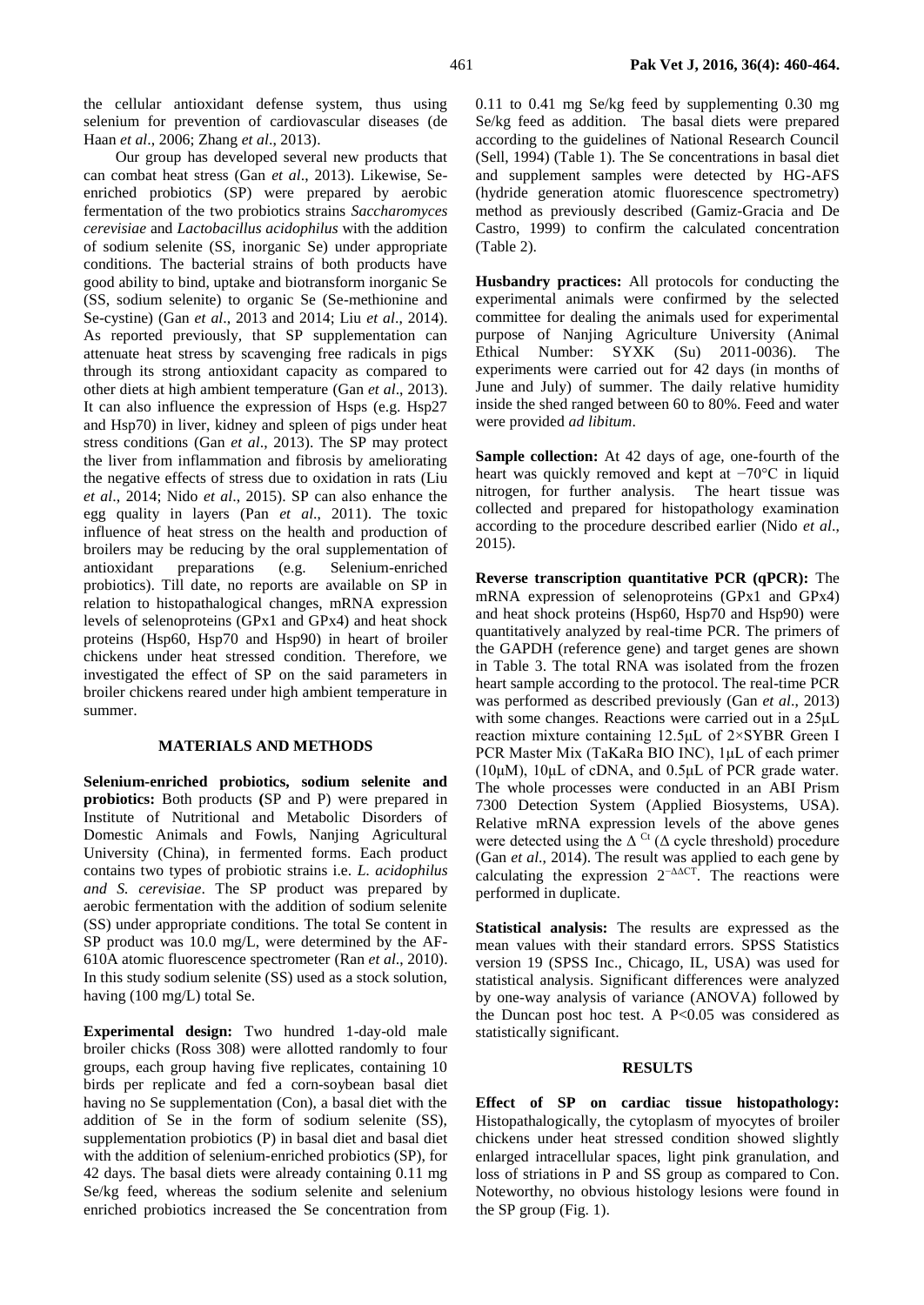#### **DISCUSSION**

Under heat stressed condition the cytoplasm of myocytes of broiler chickens showed enlarged intracellular spaces, loss of striations and granular and vacuolar degeneration (Yu *et al*., 2008). The SP supplementation may significantly protect the myocytes by reducing the degeneration, intracellular spaces and loss of striations in the cytoplasm. Oxidative stress may influence the degeneration of vascular endothelial cells and exacerbate cardiovascular diseases such as congestive heart failure, hypertension and atherosclerosis, (Lum and Roebuck, 2001). Selenoproteins are involved in the cellular antioxidant defense system, thus using selenium for the prevention of cardiovascular diseases. Selenium supplementation increases mRNA expression of selenoproteins (GPx1, GPx4) in vascular endothelial cells and can prevent oxidative stress, cell damage and apoptosis in human beings. Similarly, long-term selenium deficiency in rodents severely decreases the levels of selenoproteins. It can be easily reversed by supplementation of selenium. Se supplementation may enhance ischemic tolerance to prevent cardiac damages and restore cardiac functionality (Venardos *et al*., 2004; Ostadalova *et al*., 2007). GPx1 is a potential antioxidant enzyme, used for the detoxification of lipid hydroperoxides and  $H_2O_2$ . A significant down-regulation in the mRNA expression of GPx-1 may enhance the chances of cardiovascular disease (de Haan *et al*., 2006). In contrast, the up-regulation of GPx-1 mRNA expression levels in the present study by the supplementation of SP diet indicates that it may reduce the risk of cardiovascular diseases in broiler chickens under heat stress condition better as compared to P and SS diets. Furthermore, the overexpression of cellular GPx (GPx-1) is more resistant to cardiac dysfunction abnormalities in mice (Xiong *et al*., 2006). The over-expression of mitochondrial selenoproteins (GPx4) *in vitro,* protects induced ischemia in neonatal cardiac myocytes (Hollander *et al*., 2003). Previously, reported that GPx4 inhibits atherosclerosis by decreasing oxidative stress (Bellinger *et al*., 2009). We observed that SP diet significantly up-regulated the GPx1 and GPx4 mRNA expression, which are consistence with earlier studies in heat stressed piglets as compared to P or SS group (Gan *et al*., 2013; 2014). However, the current data have expanded the concept that SP could enhance the antioxidant system to protect the heart from toxic effect of oxidative stress in heat stressed broiler chickens. Moreover, it can protect from Se-deficiency disorder such as cardiovascular disease (i.e. Keshan disease in China), exudative diathesis in chicks, and white muscles disease in sheep (Bellinger *et al*., 2009; Huang *et al*., 2011; Pan *et al*., 2011). However, the resistance of broiler chickens to oxidative stress is due to an improved redox status of the Se yeast (organic Se) in a diet under high temperature (Mahmoud and Edens, 2005). The mRNA expression of both selenoproteins GPx1 and GPx4 were significantly up-regulated in the liver of male turkey poults by supplementing Se in a diet because the sequence of these two genes having >90% identity with chickens and >60% identity with rodents and human's beings (Sunde and Hadley, 2010). The transcription of these genes (GPx1 and GPx4) can be used as molecular bio-markers for assessing Se status and requirements (Huang *et al*., 2011). As reported, that in pig selenoprotein may also inhibit the oxidative stress to stop the promotion of porcine circovirus type 2 (PCV2) replication (Gan *et al*., 2016).



**Fig. 1:** Histopathalogically, the cytoplasm of myocytes of broiler chickens under heat stressed condition showed slightly enlarged intracellular spaces, light pink granulation, and loss of striations in probiotics (B) and sodium selenite (C) group as compared to control (Con). Noteworthy, no obvious histology lesions were found in the selenium enriched probiotics (D) group. It was stained with hematoxylin and eosin (H&E) and magnification Bar: 40µm (A, B, C, D).



**Fig. 2:** Effect of P, SS and SP on mRNA levels of (A) GPx1 and (B) GPx4 in heart of heat stressed Ross male broiler chickens. The Values with unlike superscript letters (a, b, c) in the graph were different significantly (P<0.05).

**Effect of SP on the mRNA expression of selenoproteins genes in heart:** The selenoproteins (GPx1and GPx4) mRNA expressions were observed in the heart. The mRNA expression of GPx1and GPx4 were up-regulated (P<0.05) in SP and SS groups as compared to Con and P group. In addition, the mRNA expression of these two antioxidant-related genes showed a better effect (P<0.05) in SP group when compared with SS group. However, no significant differences were found in mRNA expression of GPx1and GPx4 between Con and P groups (Fig. 2 A, B).

**Effect of SP on heat shock proteins mRNA expression in heart:** Figs. 3 A-C show that mRNA expression of Hsp60, Hsp70 and Hsp90 in heart of broiler chickens were significantly down-regulated (P<0.05) by adding of P, SS or SP in diet as compared to Con group, respectively. In addition, no significant differences were observed in the down-regulation of Hsp60, Hsp70 and Hsp90 mRNA expression between P and SS groups. We found a significant difference in the down-regulation (P<0.05) of Hsp60, Hsp70 and Hsp90 mRNA expression in heart by the supplementation of SP diet when compared with P or SS diet.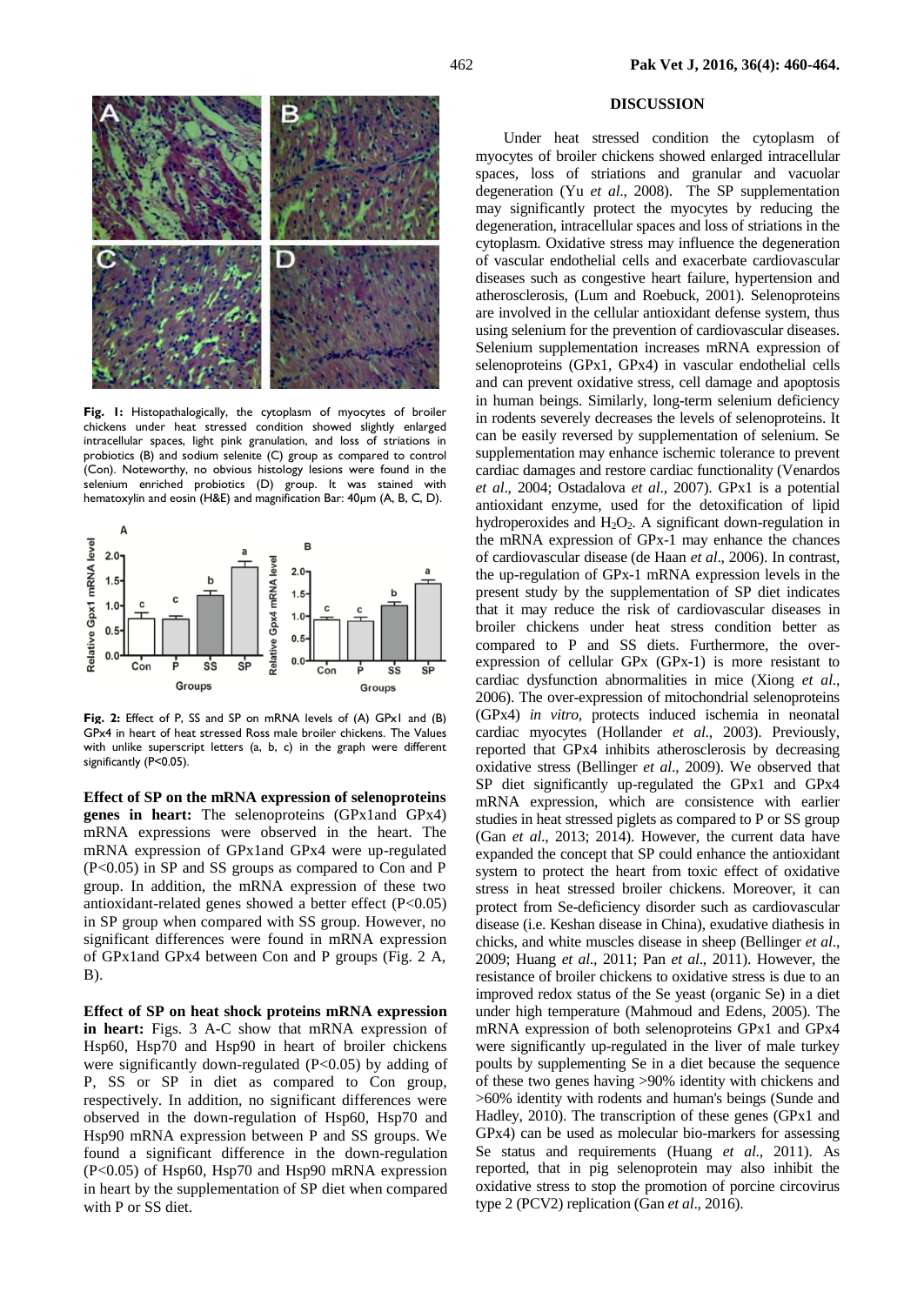

**Fig. 3:** Effect of P, SS and SP on mRNA levels of (A) Hsp60, (B) Hsp70 and (C) Hsp90 in heart of heat stressed Ross male broiler chickens. Mean values bearing the different alphabets differ significantly (P<0.05).

**Table 1:** Ingredient and basal diet composition for heat stressed broiler chickens

| Ingredients (g/kg)                                        | Starter diet   | Grower diet                        |
|-----------------------------------------------------------|----------------|------------------------------------|
| Corn                                                      | 58.I           | 65.3                               |
| Soybean meal                                              | 31.6           | 23.3                               |
| corn gluten meal                                          | 3.9            | 4.5                                |
| vegetable oil                                             | 1.6            | 2.51                               |
| Limestone                                                 | 1.32           | 1.22                               |
| dicalcium phosphate                                       | 1.76           | 1.59                               |
| sodium chloride                                           | 0.42           | 0.32                               |
| L-lysine                                                  | 0.15           | 0.16                               |
| DL-methionine                                             | 0.15           | 0.1                                |
| premix, <sup>a</sup>                                      |                |                                    |
| <b>Calculated Nutrient Composition</b>                    |                |                                    |
| Metabolizable energy, MJ/kg                               | 11.27          | I I.77                             |
| Crude protein, %                                          | 22.2           | 19.3                               |
| Calcium, %                                                | $\overline{0}$ | 0.91                               |
| available phosphorus, %                                   | 0.44           | 0.37                               |
| lysine, %                                                 | 1.07           | 0.96                               |
| methionine, %                                             | 0.51           | 0.44                               |
| methionine + cystine, %                                   | 0.81           | 0.72                               |
| حممن بممناه كمرحيل ممحر اممامنيومو00<br>$\Delta$ $\Delta$ | ----           | $7.5 \text{ m}$<br>7 E<br>$-1 - -$ |

<sup>a</sup>Provided per kg of diet: iron, 60 mg; copper, 7.5 mg; zinc, 65 mg; manganese, 110 mg; iodine, 1.1 mg; bacitracin zinc, 30 mg; vitamin A, 4500 IU; vitamin D3, 1000 IU; vitamin E, 30 IU; vitamin K, 1.3 mg; vitamin B1,2.2 mg; vitamin B2, 10 mg; vitamin B3, 10 mg; choline, 400 mg; vitamin B5, 50 mg; vitamin B6, 4 mg; biotin, 0.04 mg; vitamin B11,1 mg; vitamin B12, 1.013 mg.

**Table 2:** Calculated and analyzed Se concentrations in diets for heat stressed broiler chickens (mg/kg)<sup>a</sup>

| Group                       | Supplemental Calculated Analyzed |      |                   |
|-----------------------------|----------------------------------|------|-------------------|
| Basal diet (Con)            | 0.00                             |      | $0.109 \pm 0.010$ |
| Basal diet + Probiotics (P) | 0.00                             | 0.11 | $0.112 \pm 0.009$ |
| Basal diet + Sodium         | 0.30                             | 0.41 | $0.414 \pm 0.013$ |
| Selenide (SS)               |                                  |      |                   |
| Basal diet + Selenium-      | 0.30                             | 0.41 | $0.420 \pm 0.018$ |
| enriched Probiotics (SP)    |                                  |      |                   |

<sup>a</sup> Se concentration for the basal diet and supplement samples were analyzed by hydride generation atomic fluorescence spectrometry (HG-AFS) method to confirm the calculated concentration.

|  |  |  | <b>Table 3: Primers Used for the Real-Time PCR</b> |  |
|--|--|--|----------------------------------------------------|--|
|  |  |  |                                                    |  |

| Target       | Gen Bank      | primer sequence $(5'$ –3')                   |
|--------------|---------------|----------------------------------------------|
| gene         | accession no. |                                              |
| GAPDH K01458 |               | forward: TGAAAGTCGGAGTCAACGGAT               |
|              |               | reverse: ACGCTCCTGGAAGATAGTGAT               |
| GPxI         | HM590226      | forward: AACCAATTCGGGCACCAG                  |
|              |               | reverse: CCGTTCACCTCGCACTTCTC                |
| GPx4         | AF498316      | forward: CATCACCAACGTGGCGTCCAA               |
|              |               | reverse: GCAGCCCCTTCTCAGCGTATC               |
| Hsp60        |               | NM 001012916 forward: GAAGTTTGACCGAGGCTACATC |
|              |               | reverse: ACAGCAACAACCTGAAGACCA               |
| Hsp70        | AY288298      | forward: AGCGTAACACCACCATTCC                 |
|              |               | reverse: TGGCTCCCACCCTATCTC                  |
| Hsp90        | X07265        | forward: AGTCCCAGTTCATTGGCTAC                |
|              |               | reverse: TCCAGTCATTGGTGAGGCT                 |

Heat stress influence the synthesis of the heat shock proteins Hsp60, Hsp70, and Hsp90, which are also highly expressed and having important role in maintaining and protection of the metabolic and structural [cohesion](http://cn.bing.com/search?q=define+cohesion) of the organ against stress-effected tissue injury (Yu *et al*., 2008; Hao and Gu, 2014; Lowman *et al*., 2014). Hsp60 plays a crucial role in preserving mitochondrial function, integrity and capacity for ATP production which is an essential for cardiac normal contraction. Similarly, Hsp70 and Hsp90 protect the cytoskeleton by its chaperone activity. High Environmental stress may influence the loss of ATP in the stress affected cells, which is danger for the structures of cytoskeleton in broilers. Similarly, the up-regulation of Hsp72 expression in heart during ischemia may indicate to repair the damaged proteins under heat stress condition **(**Lowman *et al*., 2014). The relative mRNAs expression of Hsp60, Hsp70 and Hsp90 in the heart of broiler chickens were significantly elevated after the exposure to heat stress for 2 h and then declined rapidly with further exposure. In addition, the up-regulation of these stress proteins in heart may act as important biomarkers and protective proteins at the start of heat stress. The occurrence of low signals of Hsps inside the myocardial cells indicates that myocardial cell lesions may adversely affect the function of Hsps under heat stress condition (Yu *et al*., 2008). Hsp70 might be required for thermal resistance (Hao and Gu, 2014). It has been reported, that Hsp90 having the ability to restore damage proteins into their proper position. Therefore, inside the cytoplasm and nucleus of myocardial cells, the expression of Hsp70 and Hsp90 may be related to the restoration of damage proteins under heat stress (Liu *et al*., 2007). In this study we found a down-regulation in mRNA expression of Hsp60, Hsp70 and Hsp90 in cardiac muscles that probably indicate ameliorating effects of supplementary SP against summer stress. This is in agreement with previous study that SP diet may significantly down-regulate the mRNA expression of Hsp27 and Hsp70 in liver, kidney and spleen of heat stressed pigs (Gan *et al*., 2013). Similarly, Se deficiency may increase the mRNA levels of heat shock proteins (Hsp60, Hsp70 and Hsp90) in broilers (Chen *et al*., 2014). However, the mechanism by which Hsps exerts cytoprotective effects is unclear. In this study, supplementation of SP facilitated an induction of the endogenous antioxidant defense system, and these observations indicate that an improved antioxidant status could greatly attenuate heat stress-induced Hsps expression.